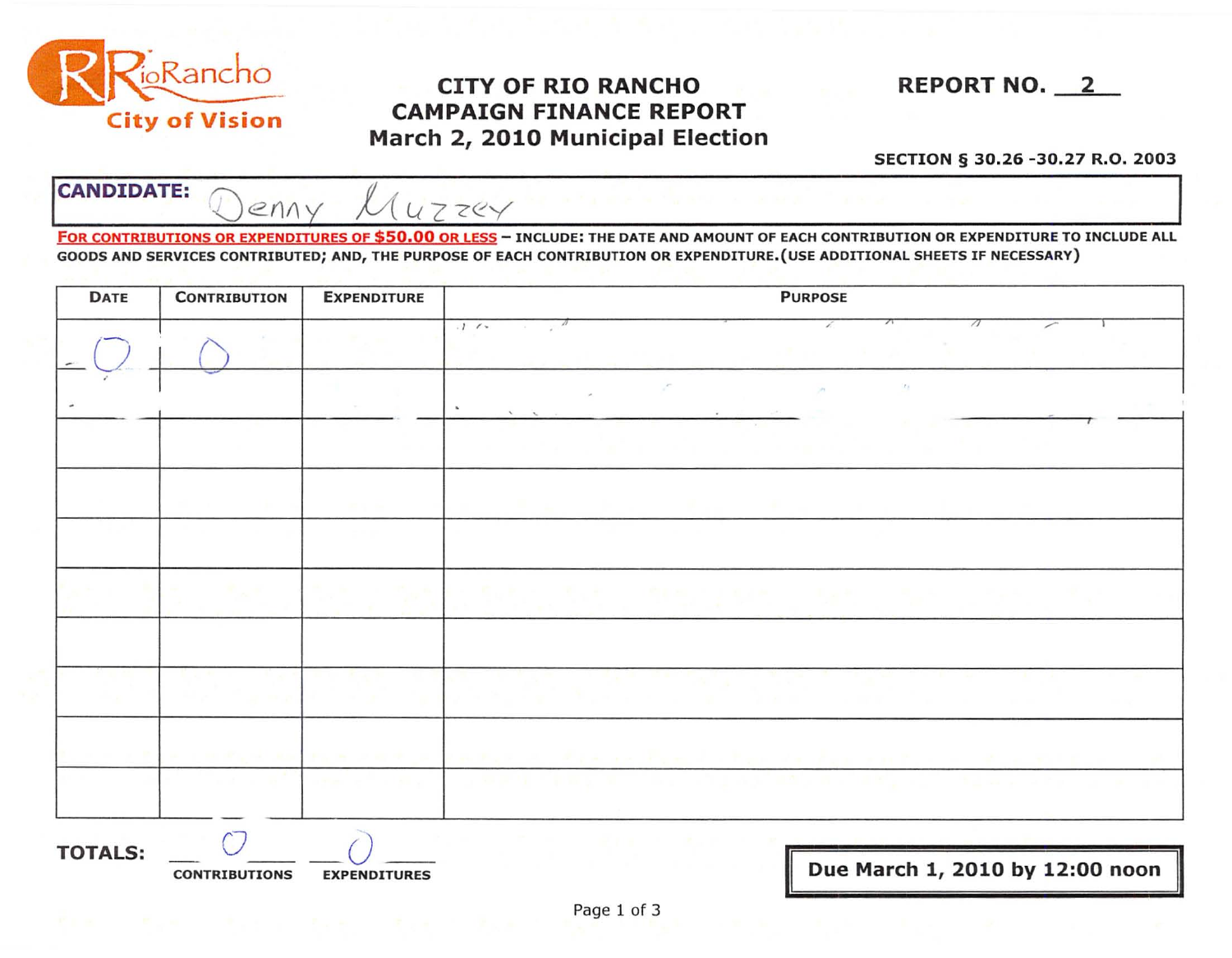

## **CAMPAIGN REPORT CITY OF RIO RANCHO March 2, 2010 Municipal Election**

FOR CONTRIBUTIONS OR EXPENDITURES OF MORE THAN \$50.00 (CUMULATIVE) INCLUDE: THE NAME AND ADDRESS OF THE PERSON OR ENTITY FROM WHOM ANY CUMULATIVE CONTRIBUTION OR EXPENDITURE OF MORE THAN \$50.00 WAS RECEIVED OR MADE; THE DATE AND AMOUNT OF EACH CONTRIBUTION OR EXPENDITURE TO INCLUDE ALL GOODS AND SERVICES CONTRIBUTED; AND, THE PURPOSE OF EACH CONTRIBUTION OR EXPENDITURE.(USE ADDITIONAL SHEETS IF NECESSARY)

| <b>DATE</b> | <b>CONTRIBUTION</b> | <b>EXPENDITURE</b> | <b>NAME/ADDRESS</b>                     | <b>PURPOSE</b>                                             |
|-------------|---------------------|--------------------|-----------------------------------------|------------------------------------------------------------|
|             | 76.28               |                    | uuzzcy<br>$D_{c}$<br>1621 Hollyberry de | Lity door cards from bar<br>Litery reminder Cards from Bax |
|             |                     |                    | 76-28 Barbrylics<br>ado ancré           |                                                            |
|             |                     |                    |                                         | .                                                          |
|             |                     |                    |                                         |                                                            |
|             |                     |                    |                                         |                                                            |
|             |                     |                    |                                         |                                                            |
|             |                     |                    |                                         |                                                            |
|             |                     |                    |                                         |                                                            |
|             |                     |                    |                                         |                                                            |
|             |                     |                    |                                         |                                                            |

**TOTAL**  $\frac{76.28}{\text{contribution}}$   $\frac{76.28}{\text{exponentures}}$ 

**Due March 1, 2010 by 12:00 noon** 

**REPORT NO. 2**